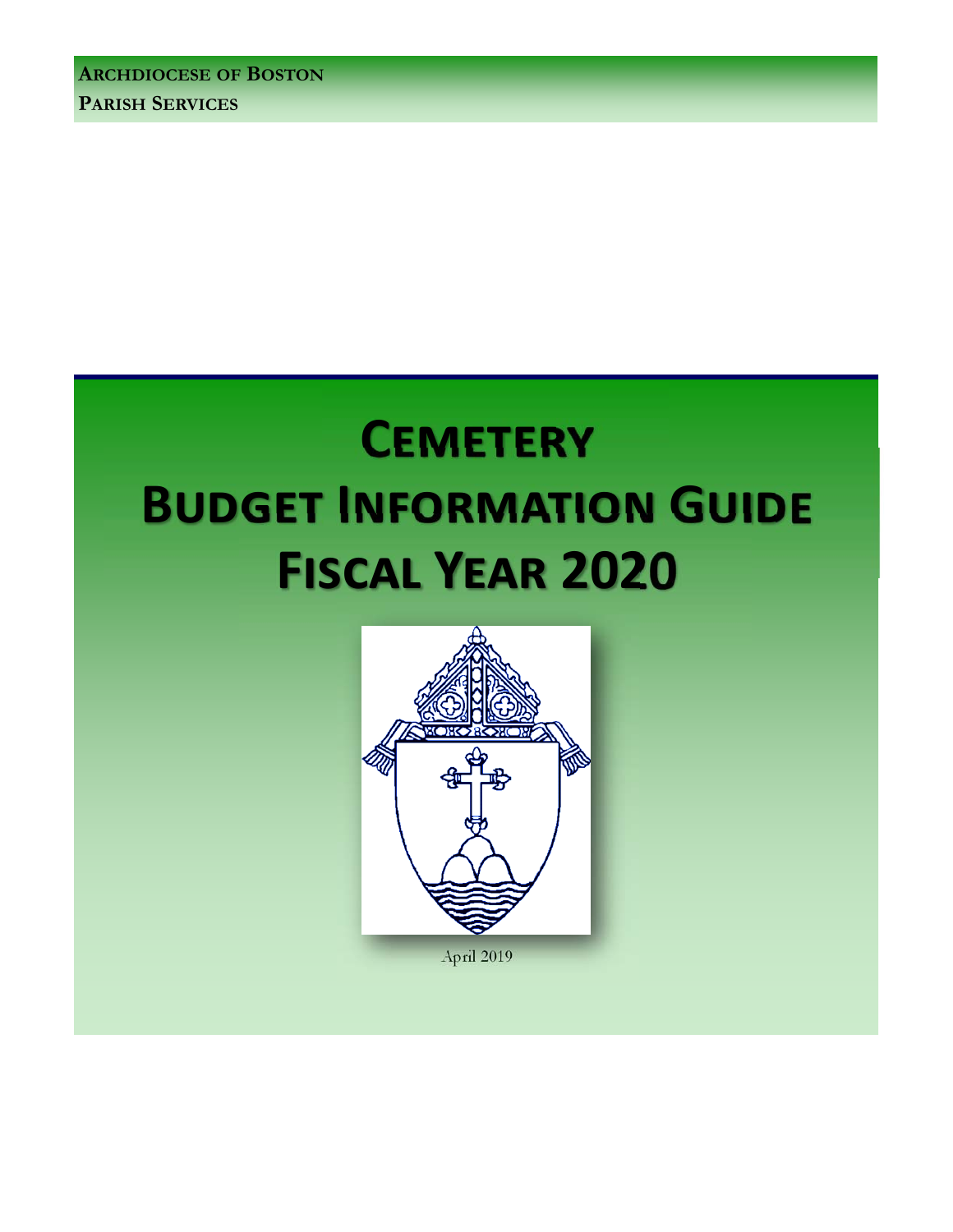# **Table of Contents**

| <b>FY 2020 Cemetery Budget Guidelines</b> | <b>Section</b> |
|-------------------------------------------|----------------|
| Lay Compensation and Benefit Costs        |                |
| Insurance Costs                           |                |
| Capital Acquisitions & Improvements       | Ш              |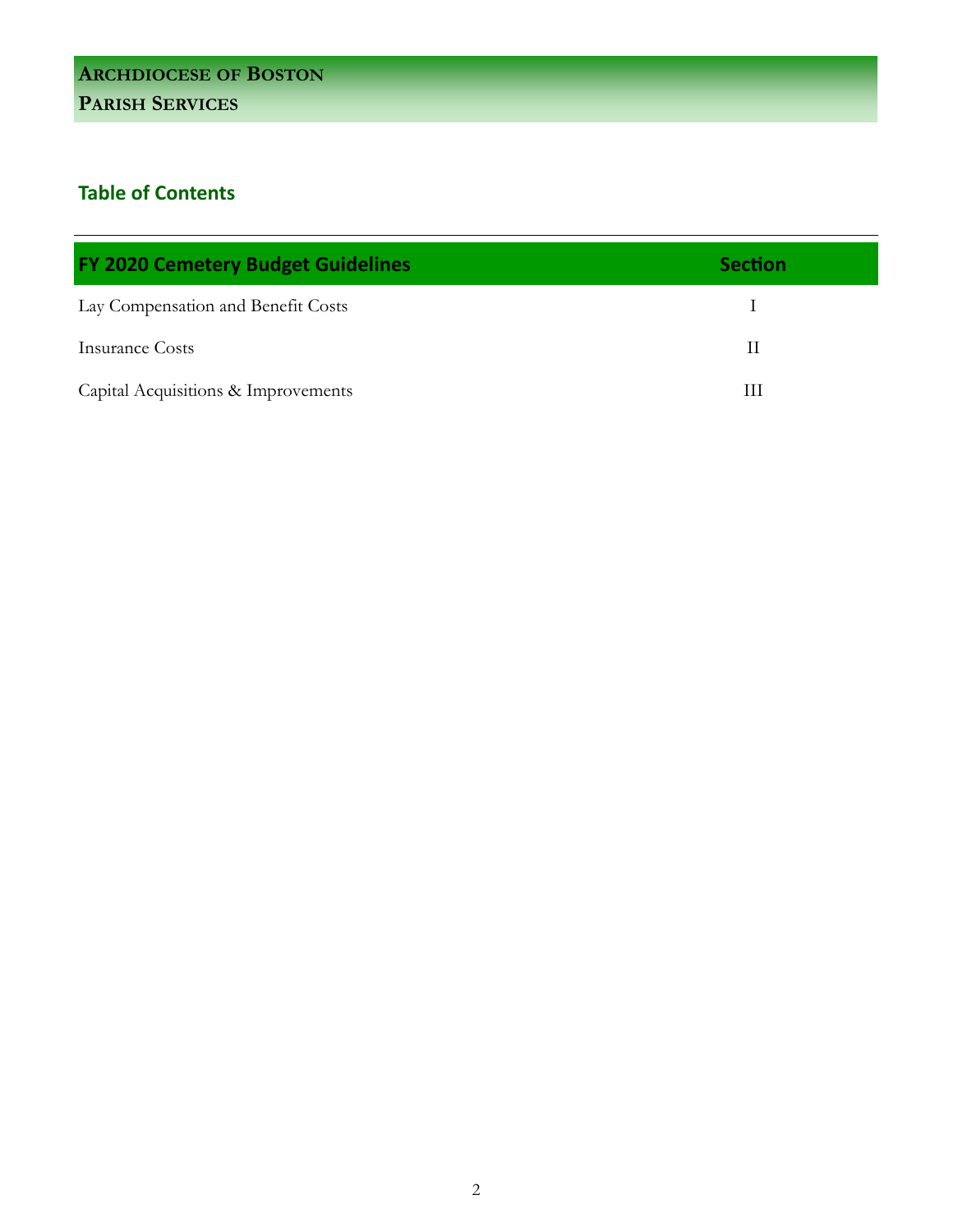**ARCHDIOCESE OF BOSTON**

**PARISH SERVICES**

**Cemetery Budget PreparaƟon Guide** 

# **LAY COMPENSATION and BENEFIT COSTS Section I**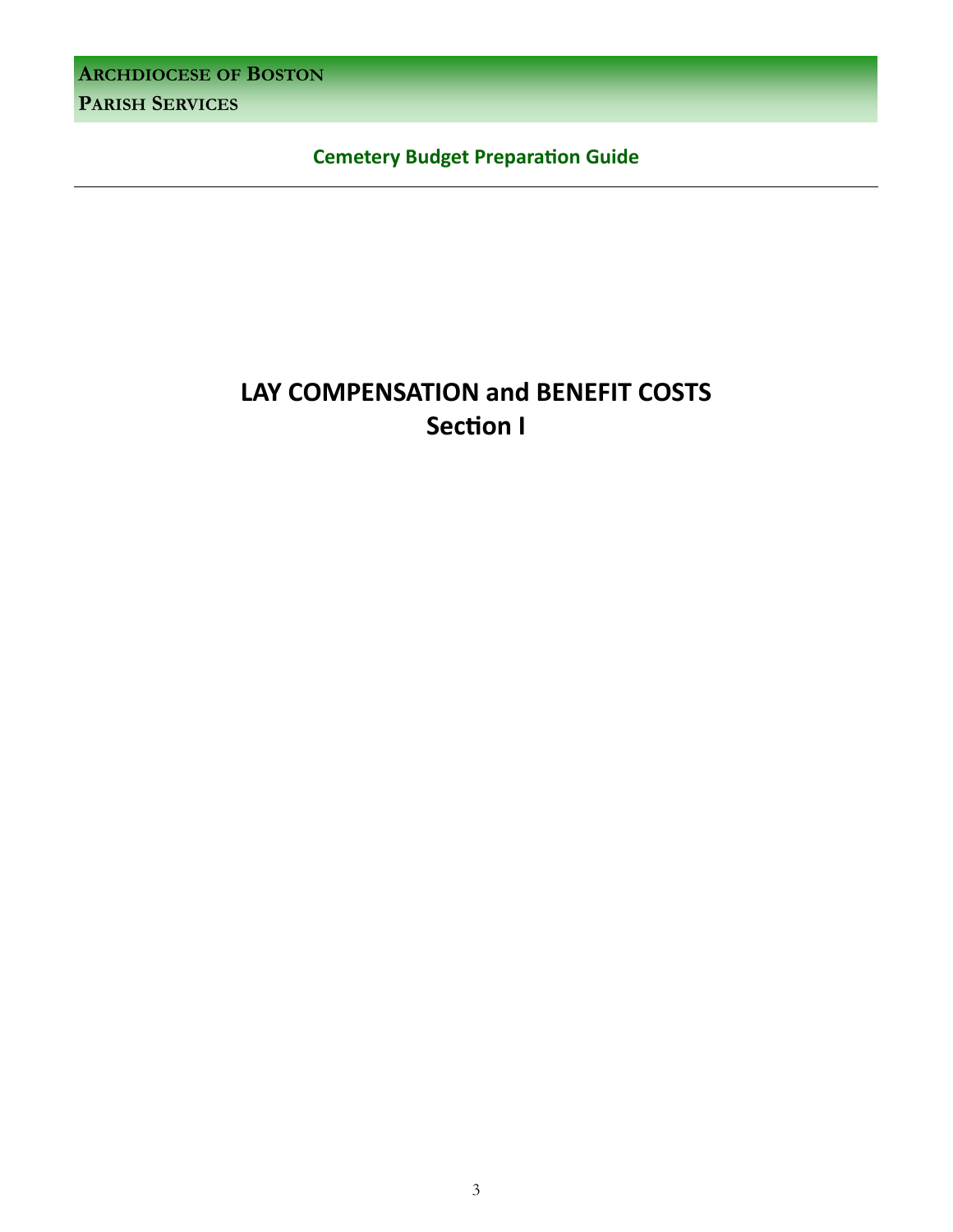# **Lay Compensation and Group Benefit Costs**

#### **Lay CompensaƟon**

- Lay staff salaries should be based on planned performance review for budgetary purposes.
- The parish will make the determination of whether an individual providing services to the parish should be classified as an employee or as an independent contactor. This determination is based on specific criteria guidelines. For information to assist in determining whether an individual is an employee or independent contractor please consult the 2008 Advisory from the Attorney General's Office at: **www.mass.gov/ago/docs/workplace/independent-contractor-advisory.pdf.**

# **Social Security & Medicare**

The employer is liable for Social Security & Medicare taxes as follows:

- Social Security: 6.2 % on gross salary up to \$132,900 for period Jan 1, 2019 to Dec. 31, 2019.
- Medicare: 1.45% on gross salary for the period Jan 1, 2018 to Dec. 31, 2019.

# **Medical & Dental Insurance Costs**

The guideline for employer share of the total health insurance premium is as follows:

| <b>Enhanced Health Plan</b> |               |                 |
|-----------------------------|---------------|-----------------|
|                             | Parish/School | <b>Employee</b> |
| Individual                  | 75%           | 25%             |
| Family                      | 60%           | 40%             |
|                             |               |                 |
| <b>Basic Health Plan</b>    |               |                 |
|                             | Parish/School | <b>Employee</b> |
| Individual                  | 85%           | 15%             |
| Family                      | $65\%$        | 35%             |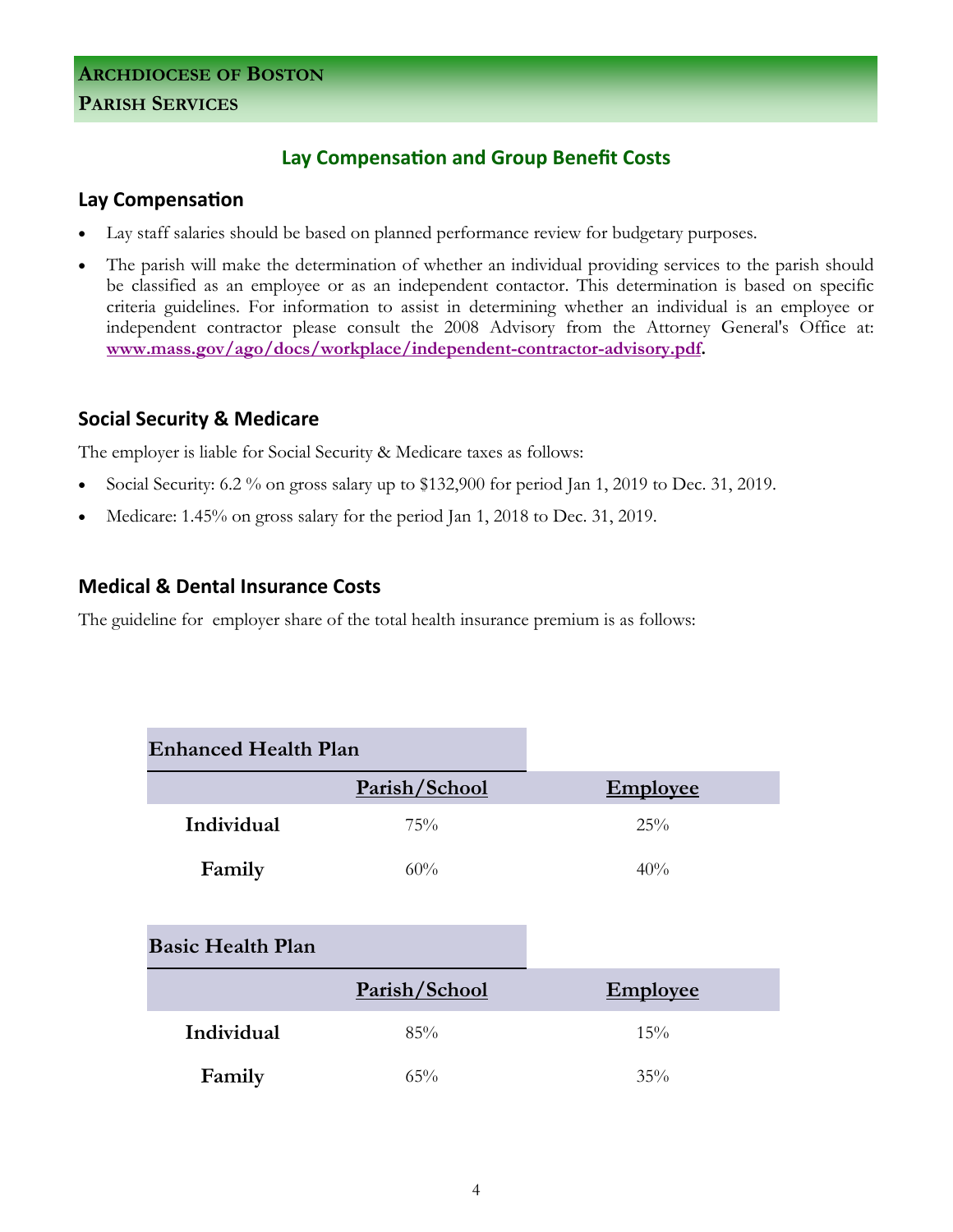# **Lay Compensation and Group Benefit Costs**

The total annual cost, for **budgetary** purposes only, are provided below based on the above guidelines. Each parish/school needs to evaluate the relevant percentage of this cost that can be covered by the parish based on their individual budgetary constraints. This budget amount is based on the current monthly rates as of October 1, 2018 with no increase estimated for the two health plans and a 3% increase estimated for the dental plan. Dental coverage is paid in full by the employee and should not be included in the medical cost.

| <b>Enhanced Health Plan</b> |                           |  |
|-----------------------------|---------------------------|--|
| <b>Total FY Cost</b>        | <b>Medical Plan</b>       |  |
| Individual                  | \$9,336 per employee      |  |
| Family                      | \$23,375.52 per employee  |  |
|                             |                           |  |
| <b>Basic Health Plan</b>    |                           |  |
| <b>Total FY Cost</b>        | <b>Medical Plan</b>       |  |
| Individual                  | \$8,356.92 per employee   |  |
| Family                      | $$20,923.56$ per employee |  |
|                             |                           |  |
| <b>Dental Plan</b>          |                           |  |
| <b>Total FY Cost</b>        | <b>Dental Plan</b>        |  |
| Individual                  | \$581.23 per employee     |  |
| Family                      | $$1,330.93$ per employee  |  |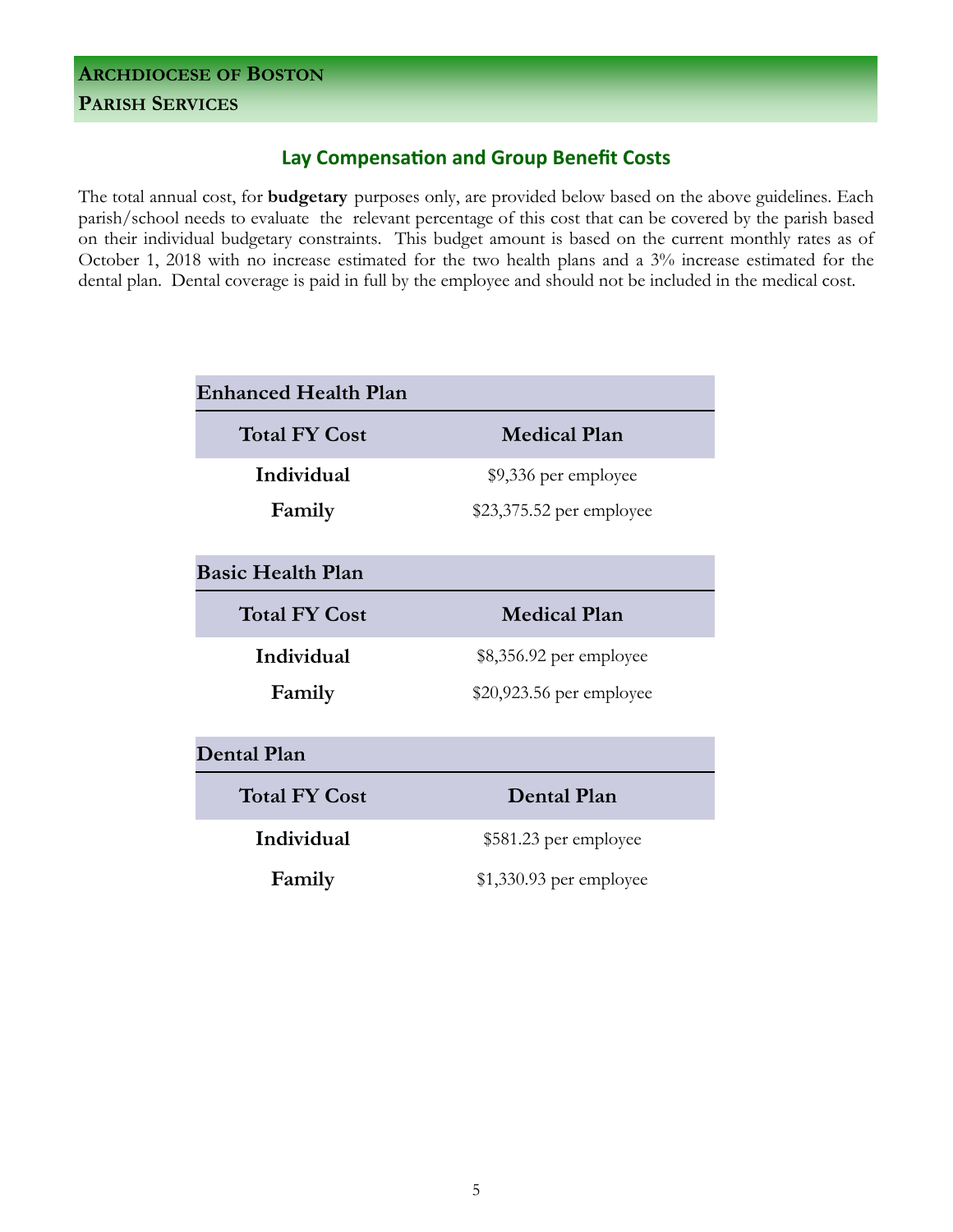# **Lay CompensaƟon and Group Benefit Costs**

#### **Medical Insurance for Temporary Employees**

Pursuant to the Patient Protection and Affordable Care Act (PPACA), employees scheduled or reasonably expected to be compensated for 30+ hours per week must be offered medical insurance coverage no later than 90 days from date of hire. Therefore, when budgeting for employees who are considered "temporary," including substitute teachers or per diem employees, locations should include the cost of medical insurance (and dental insurance if paid for by the location) if these individuals will be compensated for 30+ hours per week for more than 90 days.

# Group Life Insurance, Long-Term Disability, Transition Assistance Program, **and ReƟrement Plan**

An employee becomes eligible for coverage in the Group Life Insurance, Pension and LTD Plans after working one continuous year as a full time employee. To be considered a full time employee, the employee must work 1,000 hours or more in a year.

# **Group Life Insurance (\$0.221 per \$1,000 if Covered Amount) based on eligibility**

The life insurance benefit is 2 times annual salary for employees up to age 65; 1.6 times annual salary for employees age 65-70; 1.2 times annual salary for employees age 70+.

# **Long Term Disability (\$0.24 per \$100 of covered salary per month) based on eligibility**

The salary used for calculating premiums for long term disability is the employee's annual salary .

# **TransiƟon Assistance Program (TAP) (0.375% X Salary) based on eligibility**

The RCAB is not eligible to participate in the Massachusetts unemployment insurance program. The Transition Assistance Program (TAP) was instituted in the 1990's as a self-funded unemployment program that provides eligible employees with unemployment benefits comparable to state unemployment benefits. Premiums are charged to all parishes for the TAP program as a premium of .375% of covered salaries (or .00375 times salary).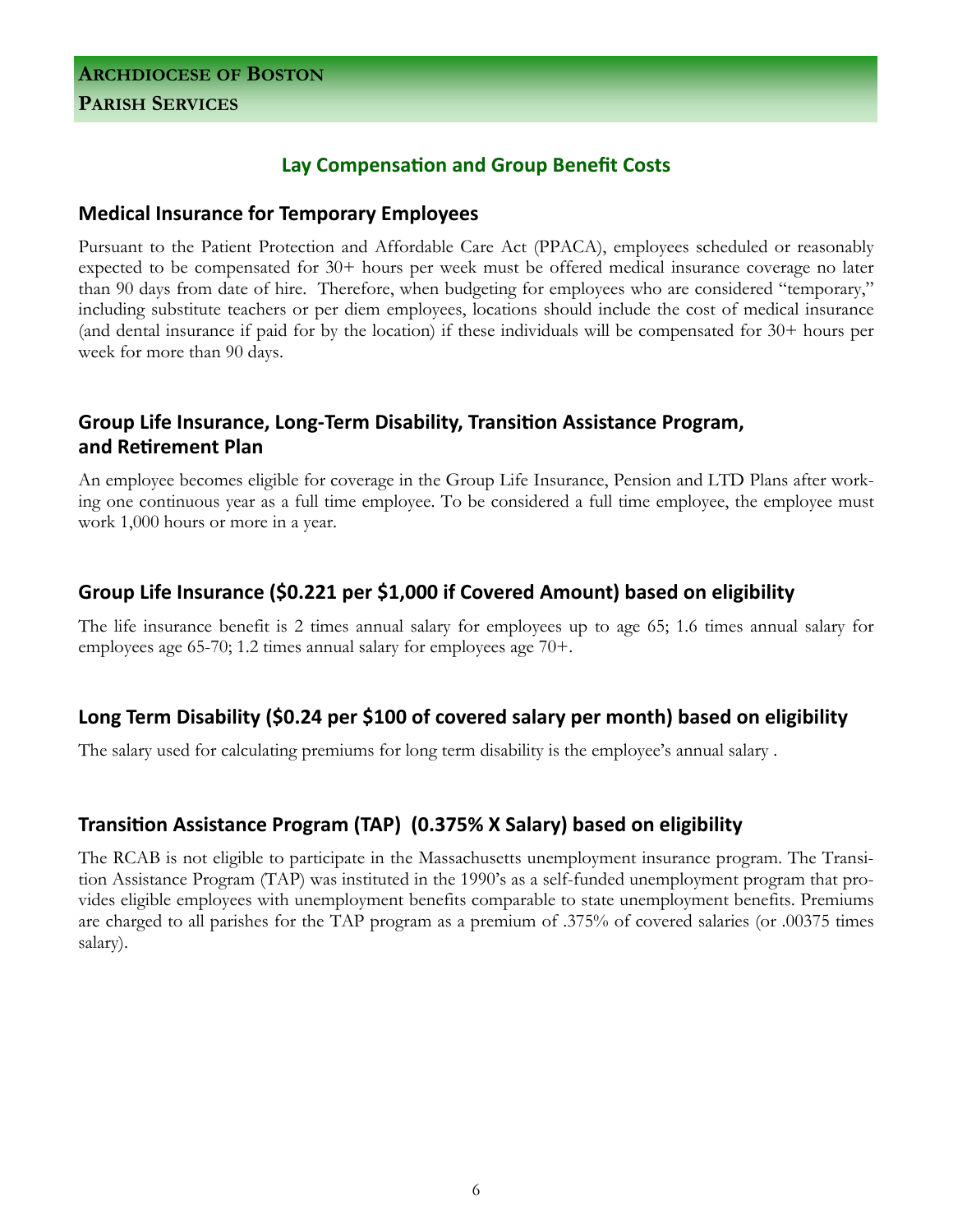# **Lay CompensaƟon and Group Benefit Costs**

# **401(k) ReƟrement Savings Plan (4.15% or 0.0415 X Salary) based on eligibility**

All benefit-eligible lay employees of RCAB are automatically enrolled in the 401(k) Plan with a 3% pre-tax payroll deduction during the first pay period following 45 days after hire date. Employees may opt out of this automatic enrollment or may decide to defer more or less than 3% of pay.

All lay employees who meet the eligibility criteria below are entitled to a 401(k) Plan employer contribution from the parish of 4.15% of eligible wages (4.0% into the employee's account, and 0.15% to offset Plan expenses) effective January 1, 2016:

- a) The employee has worked at least 12 months and
- b) has worked 1000 hours during those 12 months of employment
- c) has reached age 21

Effective January 1, 2016, the employer contribution formula changed to a dollar for dollar matching contribution on the first 3.0% contributed, plus a 50 cents on the dollar matching contribution on the next 2.0% contributed. Thus, a lay employee must contribute at least 5.0% of his own compensation to receive the full 4.0% employer contribution. All wages are considered 401(k) eligible effective January 1, 2016. Imputed income and non-taxable reimbursements are not considered eligible wages. Because all benefit-eligible lay employees are being encouraged to contribute this minimum amount, **for budget purposes, an amount of 4.15% of payroll wages should be used for the 401(k) retirement plan.** 

Also, for budget purposes, the parish/cemetery will need to include an amount for the prior frozen Defined Benefit Pension Plan as well. This Plan billing was communicated to parishes in December 2011 as a bulk amount, not tied to specific employee participation in the Pension Plan. This bulk amount that is currently billed on your monthly central billing statement should be used as the budget amount in the line item 5106 Pension Plan for FY 2019.

**NOTE: The Retirement Plans are the only plans that have an age requirement. The Group Insurance and Long Term Disability Plans require only for the employee to work 1,000 hours or more per year.**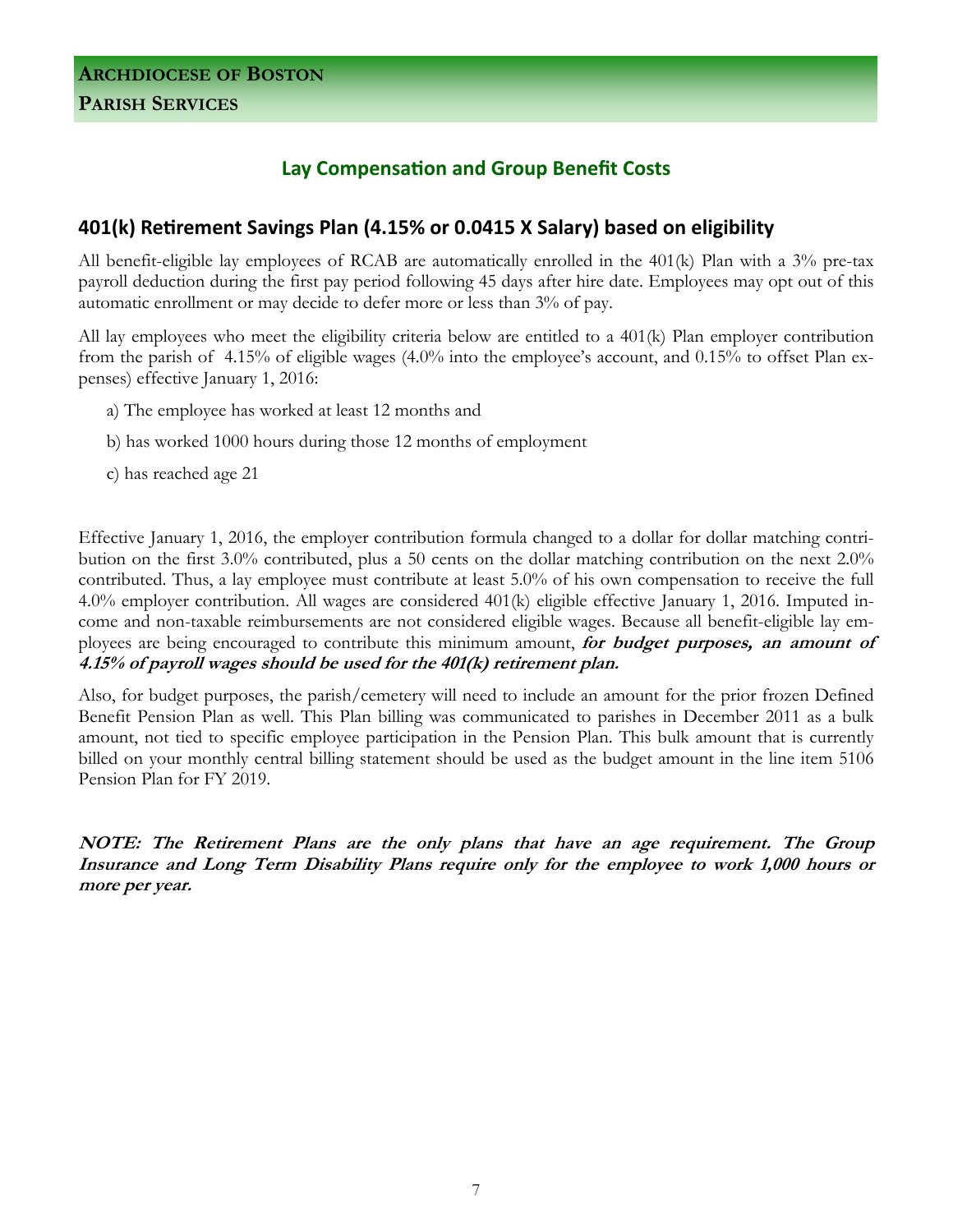**ARCHDIOCESE OF BOSTON**

**PARISH SERVICES**

 **Cemetery Budget Preparation Guide** 

# **INSURANCE COSTS Section II**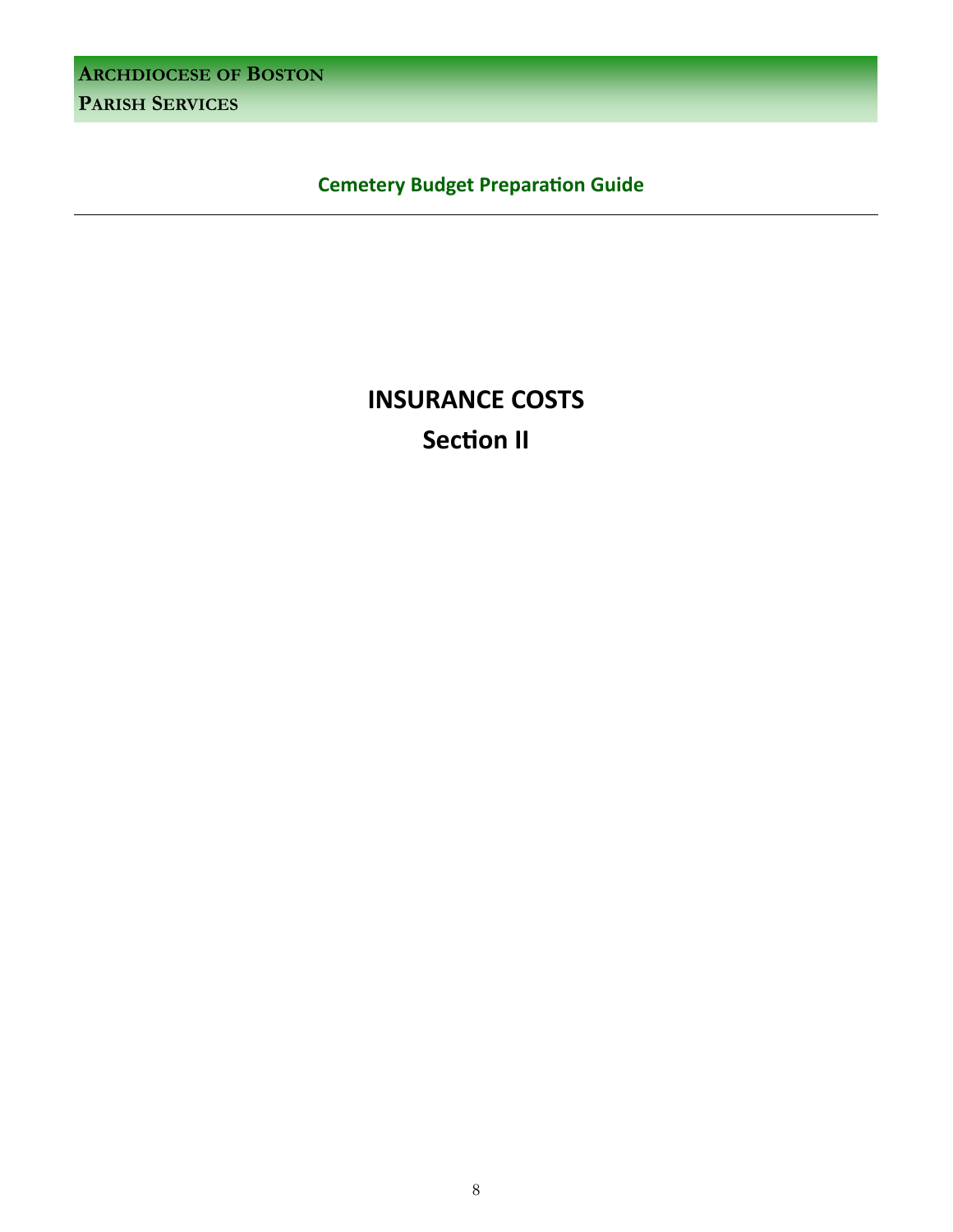#### **Insurance Costs**

 The July renewal period is fast approaching and we have been monitoring the market activity to aid in the development of accurate budgeting models for insurance and risk costs. Last year saw an increase in our claim activity over the prior 2 years, both in property claims and liability claims. In addition, the global catastrophe activity during the last 12 months has been quite high at more than \$71 Billion, which is the 3rd highest in the last 8 years. In spite of these negative trends, an abundance of capital (and as a result, competition) has contributed to the mitigation of premium impact from those catastrophe figures, keeping increases generally below 10% for clients with minimal or no losses.

Please note that the minimal increases noted below are for budgeting purposes only and for the property program, also please take into account the increases in the insured values of our buildings due to the increased cost of construction.

The exposure and loss activity in the Crime program is an area that continues to hold our attention. Implementation of, and compliance with, the necessary internal controls, such as tamper proof bags for offertory, is a critical step in mitigating these losses and the adverse impact on premiums. The close examination of this process and claim activity by our insurers may result in a two-tier premium for theft of cash coverage; this would be in the form of a considerably higher premium, or deductible, applied to parishes that do not have the recommended internal controls in place. The higher premium for those locations not in compliance may potentially add as much as \$750 to the parish's annual premium, or \$1,000 in additional deductible. We will provide additional information as we continue our negotiations this year and any changes become more defined.

We will continue to strive to develop effective education programs and bring them to our parishes in our efforts to continue to bring safety to your staffs and parish communities, as well as financial benefits to your parishes.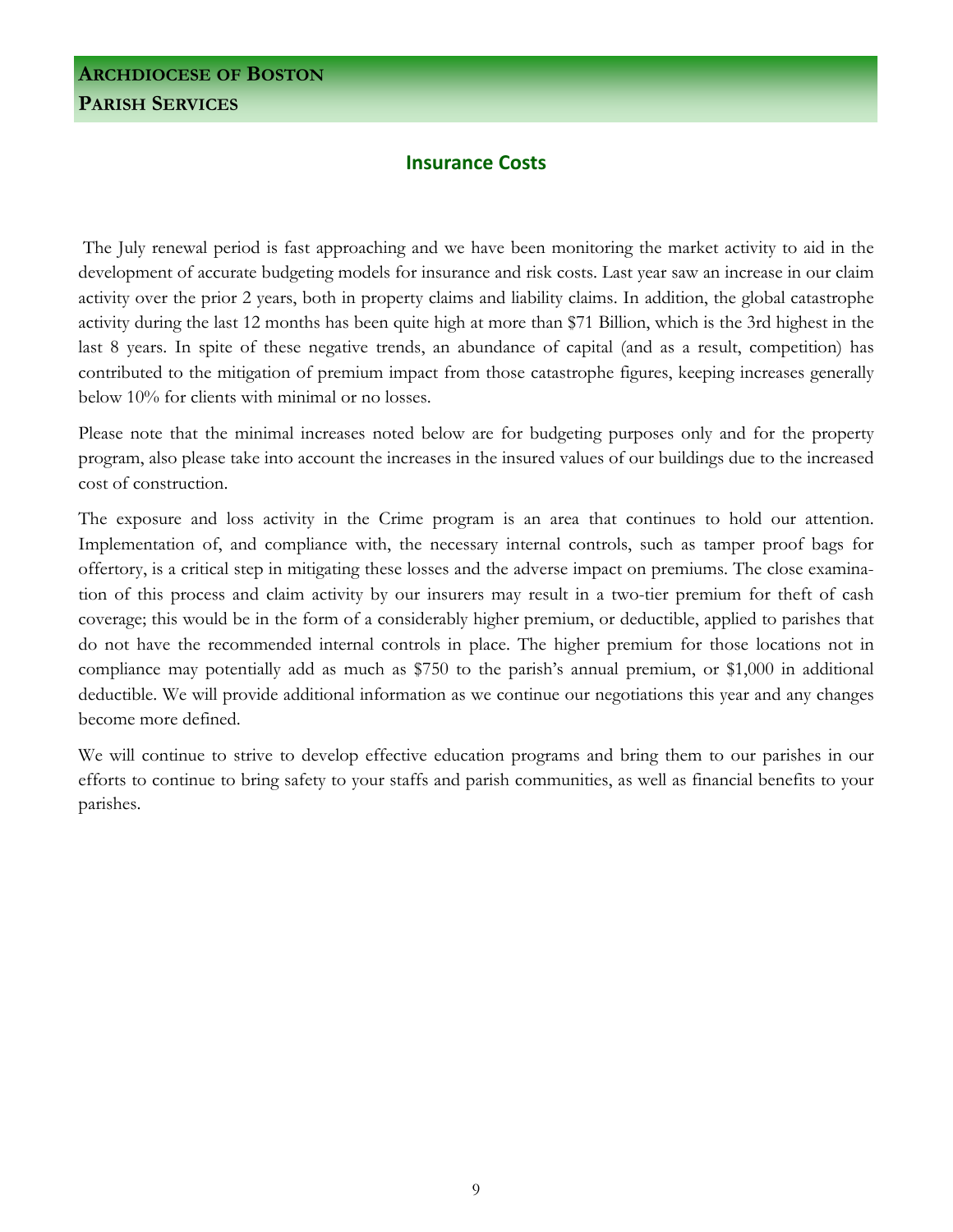#### **Insurance Costs**

We are just beginning the renewal process and negotiations, and must be cognizant of the fact that should our loss experience deteriorate in the interim, or if there is additional catastrophe activity around the globe, our negotiations and costs could be adversely affected. With those considerations in mind, the Office of Risk Management is recommending conservative planning in your budget preparations.

Estimated insurance cost **adjustments** for FY 2020:

| Property insurance premiums: 10% | Crime: $7\%$                      |
|----------------------------------|-----------------------------------|
| Boiler and machinery: 8%         | Auto: $7\%$                       |
| General liability: 7%            | Scheduled property program: $0\%$ |
| Workers comp. : $0\% *$          |                                   |

\* Note: The Workers Comp. rate change will be between 0 to -3.6% decrease due a variety of reasons, including change in payroll, class codes, etc.

#### **For further information please contact:**

Joseph McEnness Executive Director, Office of Risk Management Phone: (617) 746-5740 Joseph\_McEnness@rcab.org

Kent Wilkins, Claims Manager Phone: (617) 746-5743 Kent\_Wilkins@rcab.org

Joanmarie Considine, Operations Manager Phone: (617) 746-5744 Joanmarie\_Considine@rcab.org

David Huskins, Manager of Risk Analysis and Reporting Phone: (617) 746-5742 David\_Huskins@rcac.org

Jane Dempsey, Automobile Claim Reporting FAX: 617-977-9779 Jane\_Dempsey@rcab.org

Doreen Readen, Publications and Training 617-833-0811 Doreen@breepublishing.com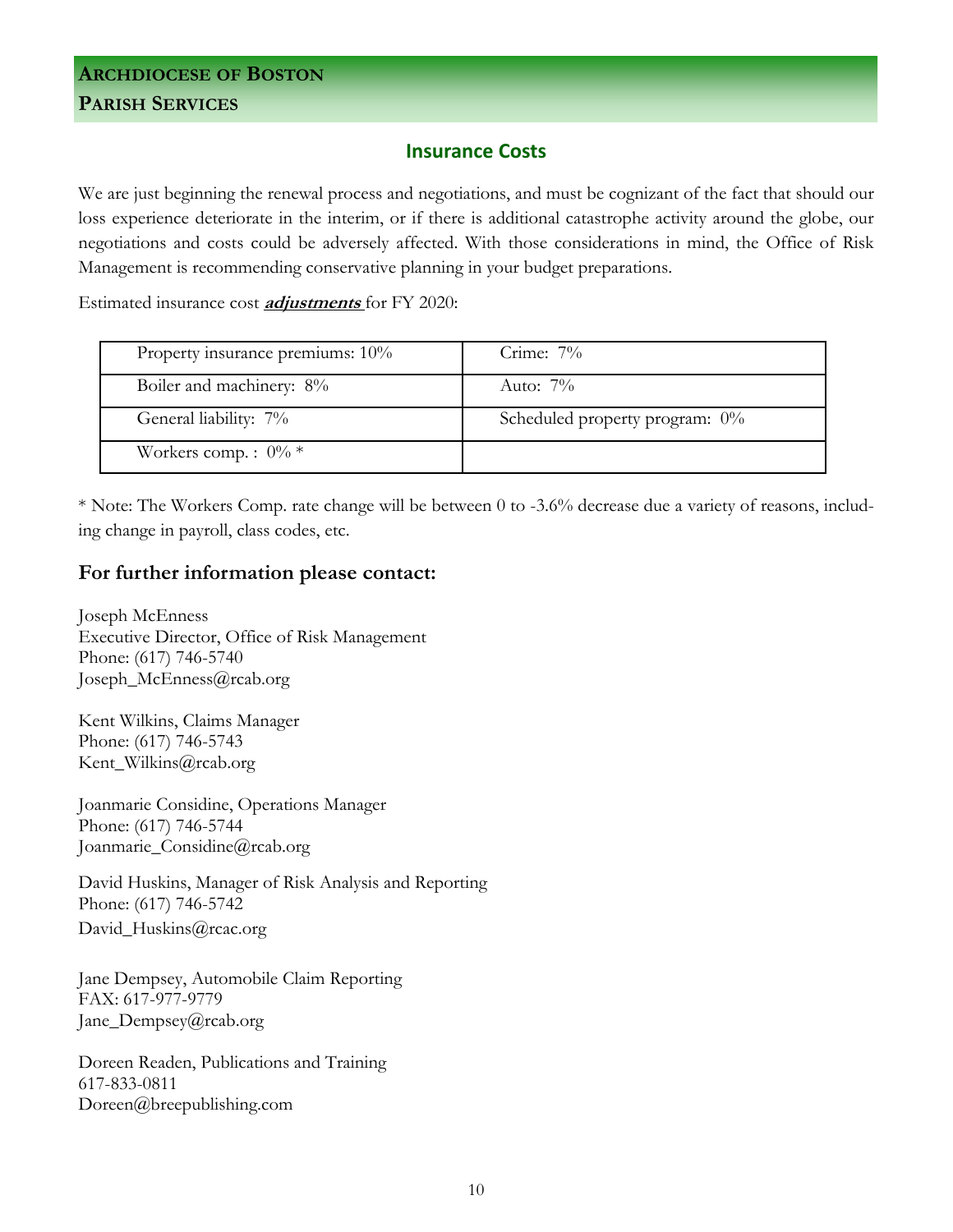**ARCHDIOCESE OF BOSTON** 

**PARISH SERVICES** 

**Cemetery Budget Preparation Guide** 

# **CAPITAL ACQUISITIONS & IMPROVEMENTS Section III**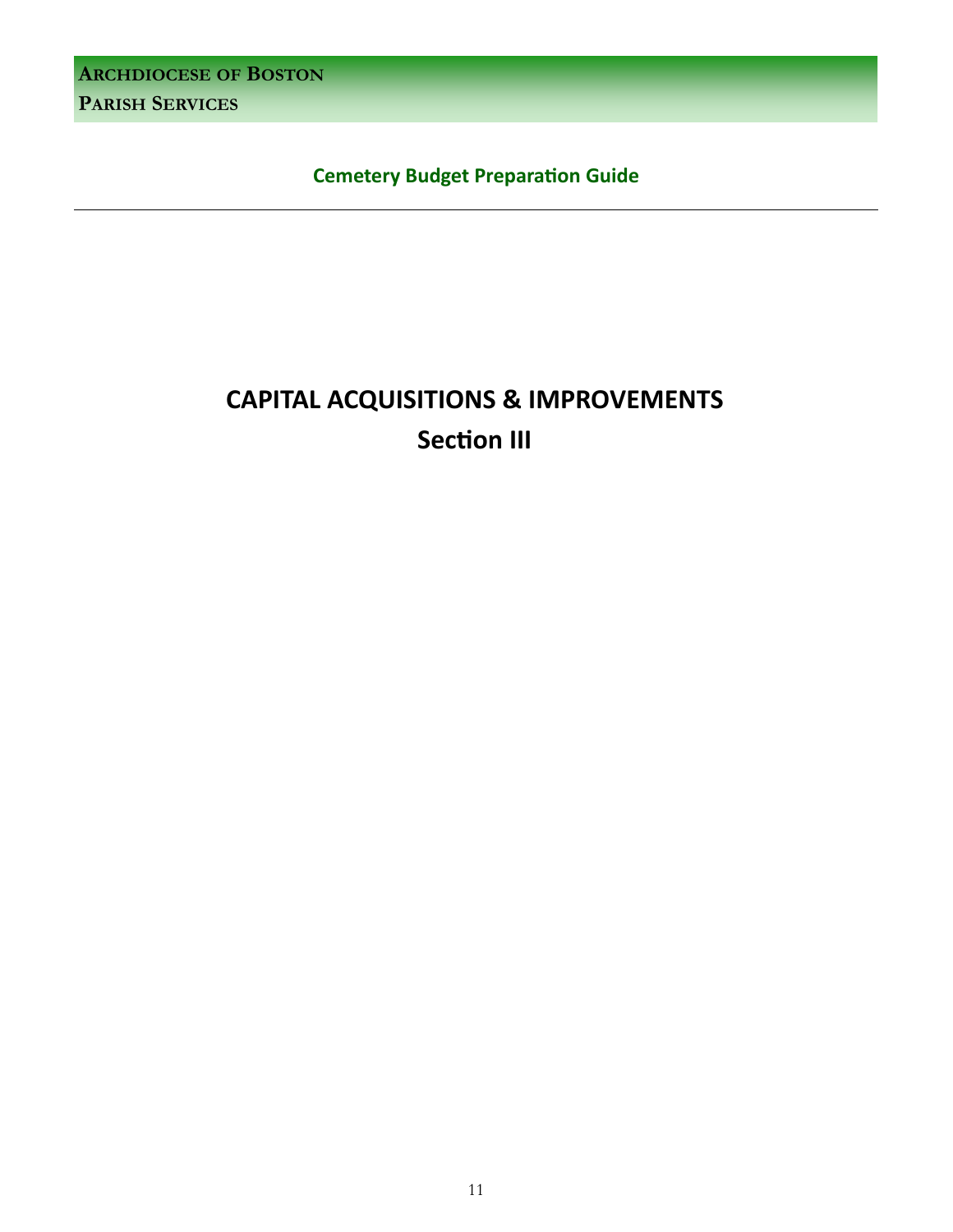# **Capital Acquisitions & Improvements**

# **Capital Expenditures**

All expenditures, subject to the following conditions should be recorded in the 7000 series in the chart of accounts. In general, any acquisition with a life expectancy greater than three years and a cost of \$3,000 or more should be recorded to the 7000 account series. All projects should be assigned a unique identifying code which should be included in the QuickBooks memo for each payment.

# **Land and Land Improvements**

Include all acquisitions of land and any pertinent purchase costs, regardless of the dollar amount in account number 7001. Include expenditures for parking areas, drainage, sewers, cabling, fences, and non-routine landscaping or shrubbery costs, if the costs are \$3,000 or more in account 7001–Acquisition/Improvement–Site/ Land. If a project costs less than \$3,000, and/or if the project relates to routine maintenance (cutting the grass, snowplowing, etc.) the costs should be recorded to account 6308- Maintenance Grounds.

Note: if individual capital improvements less than \$3,000 are part of an overall project that costs more than \$3,000, they should be recorded in account number 7001-Acquisitions and Improvements/Sites.

# **Buildings and Improvements**

Include the purchase of all buildings and their acquisition costs, regardless of the dollar amount, in account number 7003. Include the acquisition of the structural shell and all other integral parts including heating equipment, plumbing, central air conditioning, elevators, etc. In addition to these costs, new construction or renovations should also include architectural and other professional fees, site preparation, legal fees and interest during construction, etc. in account 7003. Improvements that cost less than \$3,000 per event or project should be recorded in building maintenance. Additionally, if improvements do not increase the useful life of the building, provide a betterment, adapt the property to a new use or are routine building maintenance the costs should be coded to 6309–Maintenance Buildings.

Note: if individual projects/invoices or improvements less than \$3,000 are part of a larger project or action plan that costs more than \$3,000, they should be charged to the appropriate account(s): 7003-Acquisitions and Improvements/Buildings.

All building alterations that enhance the estimated useful life of the building, should be recorded in 7003- Acquisition and Improvements/Buildings. Note: consider entire contracts and project expenditures when evaluating costs as capital expenditures.

Note that roof repairs should be closely reviewed to determine whether they truly add to the estimated useful life as originally estimated. Interior painting costs that are not part of a larger project, acquisition or addition should be coded to 6309– Maintenance Buildings.